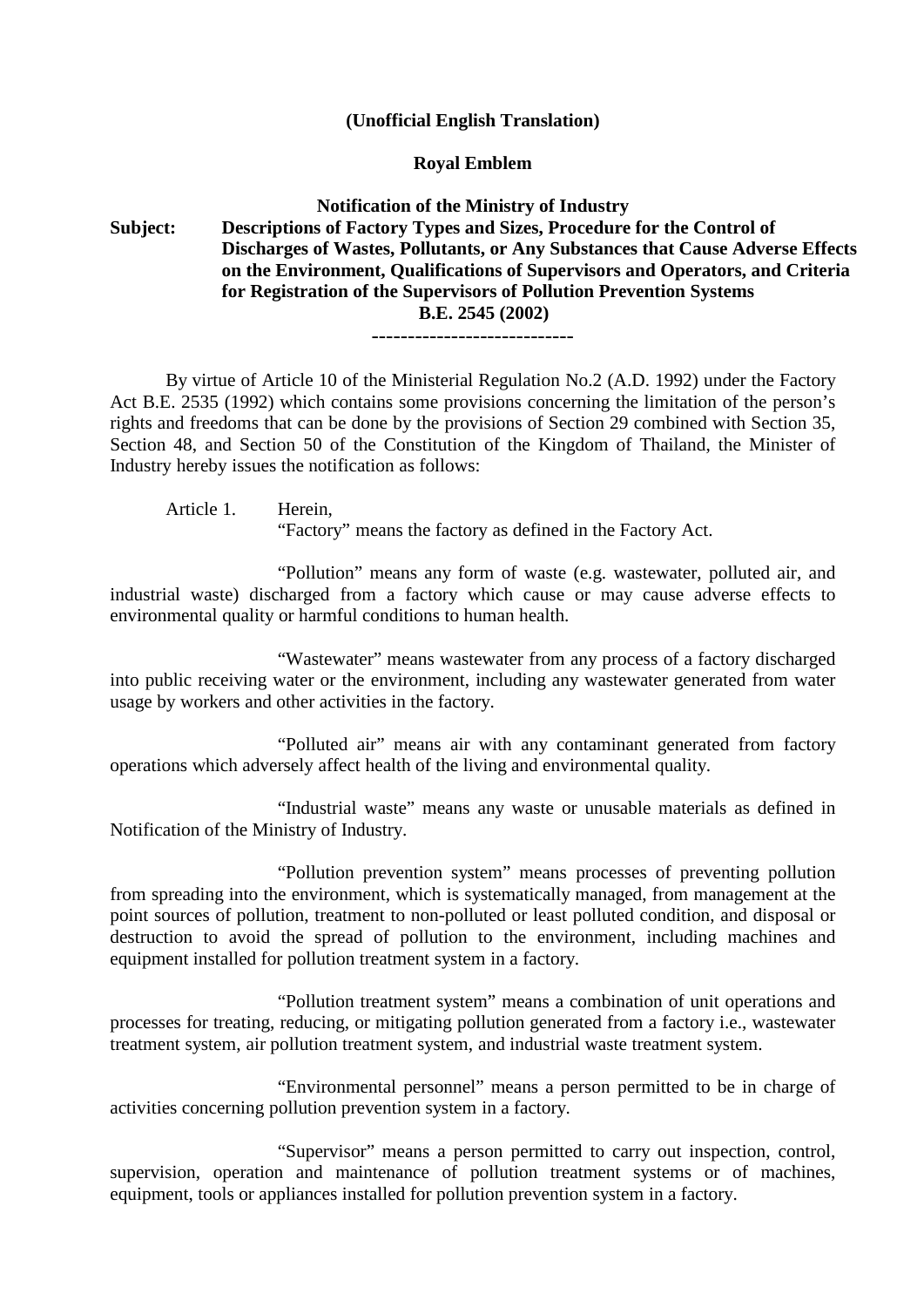"Consultant" means a service provision contractor permitted to be Water Pollution, Air Pollution, or Industrial Waste Management Supervisor as the case may be.

"Operator" means a person permitted to carry out inspection, control, supervision and maintenance of the tool, appliance or any equipment installed for the treatment of wastewater, polluted air, industrial waste or disposal of any other pollutant, who shall be available all the time when the system is operated.

"Procedure for the control of discharges of wastes, pollutants or any substances that cause adverse effects on the environment" means a process of management, including use of technology for the control of pollutants discharged to the environment to be in compliance with the designated standards as indicated in the Notification of the Ministry of Industry.

"Standard Examination" means an examination designated by the Department of Industrial Works for registration of Water Pollution, Air Pollution, or Industrial Waste Management Supervisor as the case may be.

"Training" means a training designated by the Department of Industrial Works to be a specific course for each type of environmental personnel.

"License" means an authorized document issued by the Department of Industrial Works to a person or consultant as evidence for registration of Water Pollution, Air Pollution, or Industrial Waste Management Supervisor according to factory types and sizes as designated in this Notification.

"Permission" means permission to register a person or consultant as Water Pollution, Air Pollution, or Industrial Waste Management Supervisor, or permission for a factory to have environmental personnel.

"Grantor" means the Director-General of the Department of Industrial Works or the person assigned by the Director-General of the Department of Industrial Works.

### **Section 1 Classification of Environmental Personnel ---------------------**

Article 2. Environmental personnel means:

- 2.1 Supervisor; which is classified as:
	- 2.1.1 Environmental Manager
	- 2.1.2 Water Pollution Supervisor
	- 2.1.3 Air Pollution Supervisor
	- 2.1.4 Industrial Waste Management Supervisor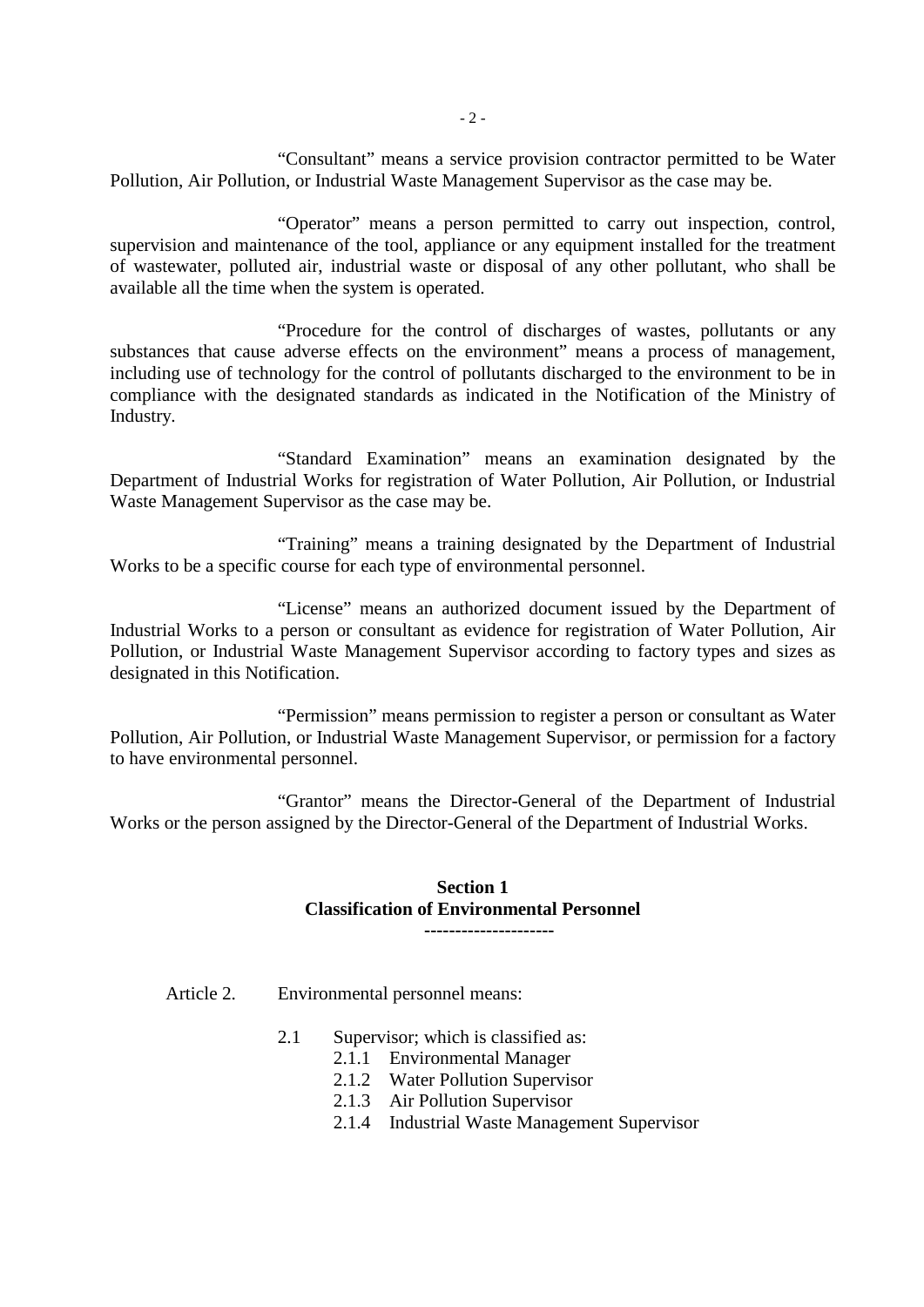- 2.2 Operator
- 2.3 Consultant who has been contracted to provide service as the supervisor as mentioned in 2.1.2, 2.1.3, and/or 2.1.4 as the case may be.

### **Section 2 Qualifications of Environmental Personnel ---------------------**

Article 3. The qualifications of environmental personnel shall be in compliance with the criteria and procedure as defined by the Department of Industrial Works.

### **Section 3 Training and Standard Examination ---------------------**

Article 4. The training and standard examination shall be in compliance with the criteria and procedure as defined by the Department of Industrial Works.

### **Section 4 Description of Factory Types and Sizes that Cause Adverse Effects on the Environment ---------------------**

Article 5. The following factories must have environmental personnel.

| No. | <b>Factory Types and Sizes</b>                                                                                                                                                                                              | <b>Classification of Environmental Personnel</b>                                                                                                                                                                                                                    |
|-----|-----------------------------------------------------------------------------------------------------------------------------------------------------------------------------------------------------------------------------|---------------------------------------------------------------------------------------------------------------------------------------------------------------------------------------------------------------------------------------------------------------------|
| 1   | <b>Factories having an organic</b><br>wastewater:<br>Factories having 500 cubic<br>meters per day or more of<br>wastewater (excluding cooling)<br>water) or having BOD load of<br>influent 100 kilograms per day<br>or more | <b>Environmental Manager</b><br><b>Water Pollution Supervisor</b><br>Air Pollution Supervisor **<br>Operator<br>$*$ <sup>*</sup> <i>Note</i><br>Factories not generating polluted air<br>shall be exempted from being required<br>to have Air Pollution Supervisor. |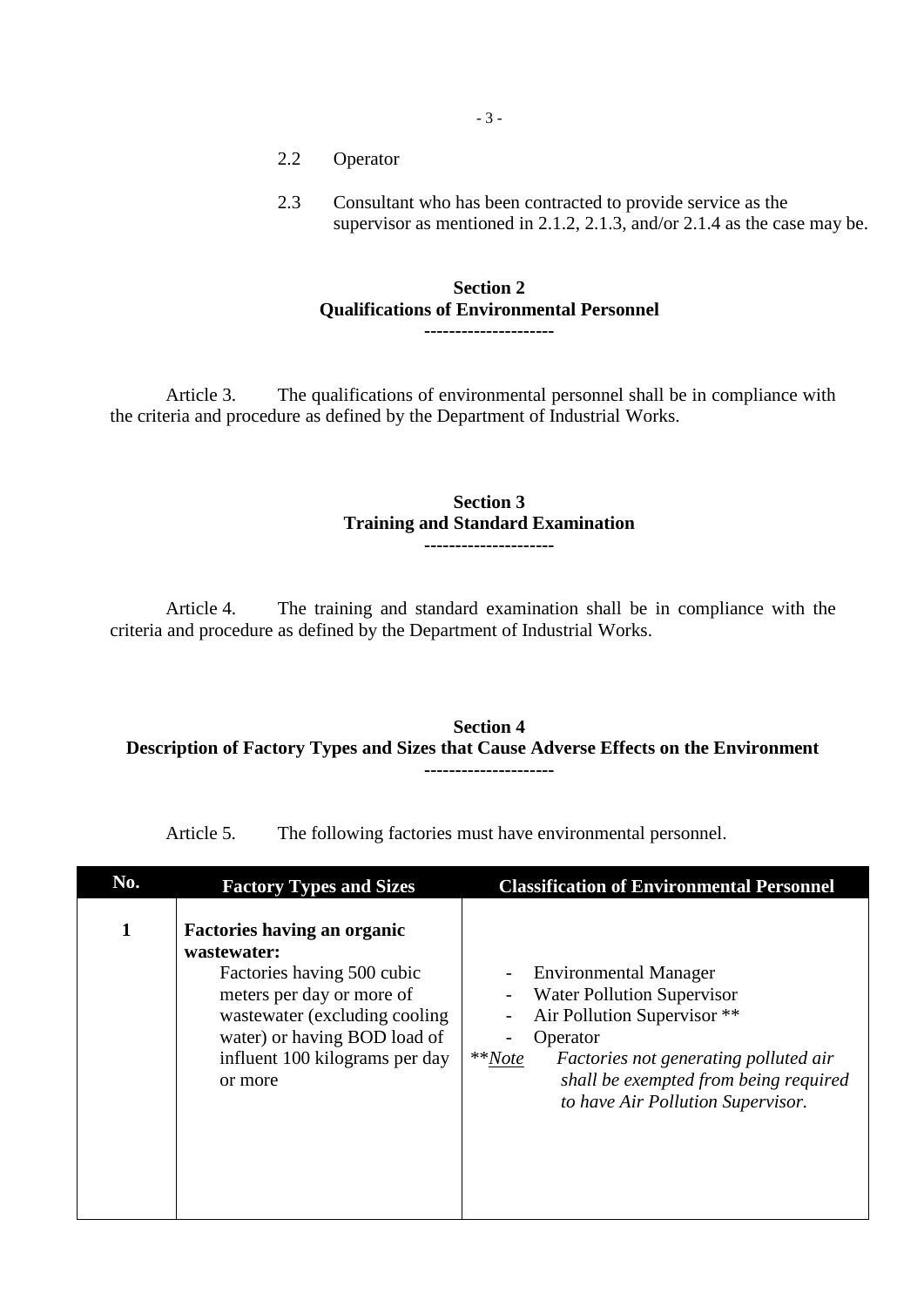| No.            | <b>Factory Types and Sizes</b>                                   | <b>Classification of Environmental Personnel</b>                                                  |
|----------------|------------------------------------------------------------------|---------------------------------------------------------------------------------------------------|
| $\overline{2}$ | Factories using the following                                    |                                                                                                   |
|                | substances or its compounds in                                   |                                                                                                   |
|                | production processes and having                                  |                                                                                                   |
|                | 50 cubic meters per day or more                                  |                                                                                                   |
|                | of wastewater.                                                   | <b>Environmental Manager</b>                                                                      |
|                | $2.1$ Zinc                                                       | <b>Water Pollution Supervisor</b>                                                                 |
|                | 2.2 Cadmium                                                      | Air Pollution Supervisor**                                                                        |
|                | 2.3 Cyanide                                                      | <b>Industrial Waste Management Supervisor</b>                                                     |
|                | 2.4 Organic Phosphorus                                           | Operator                                                                                          |
|                | Compounds                                                        |                                                                                                   |
|                | 2.5 Lead                                                         | $*Note$<br>Factories not generating polluted air                                                  |
|                | 2.6 Copper                                                       | shall be exempted from being required                                                             |
|                | 2.7 Barium                                                       | to have Air Pollution Supervisor.                                                                 |
|                | 2.8 Selenium                                                     |                                                                                                   |
|                | 2.9 Nickel                                                       |                                                                                                   |
|                | 2.10 Manganese                                                   |                                                                                                   |
|                | 2.11 Hexavalent Chromium                                         |                                                                                                   |
|                | 2.12 Arsenic and its Compounds                                   |                                                                                                   |
|                | 2.13 Mercury and its Compounds                                   |                                                                                                   |
| $\overline{3}$ | <b>Factories</b><br>generating<br>high                           |                                                                                                   |
|                | pollution.                                                       |                                                                                                   |
|                | 3.1 Thermal Power Plant with a                                   | <b>Environmental Manager</b><br>$\qquad \qquad \blacksquare$                                      |
|                | capacity of 10 MW or more                                        | <b>Water Pollution Supervisor</b>                                                                 |
|                | 3.2 Petrochemical Industry using                                 | Air Pollution Supervisor                                                                          |
|                | raw materials which are                                          | <b>Industrial Waste Management Supervisor</b>                                                     |
|                | produced from oil refinery                                       | Operator                                                                                          |
|                | and/or natural gas separation                                    |                                                                                                   |
|                | with a production capacity of                                    |                                                                                                   |
|                | 100 tons/day or more                                             | <b>Note</b><br>Factories not generating wastewater,<br>polluted air, or industrial waste shall be |
|                | 3.3 Oil Refinery Industry, all sizes                             |                                                                                                   |
|                |                                                                  | exempted from being required to have                                                              |
|                | 3.4 Natural Gas Separation and<br>Processing Industry, all sizes | Water Pollution, Air Pollution, or Industrial                                                     |
|                |                                                                  | Waste Management Supervisor as the case                                                           |
|                | 3.5 Pesticide Industry or Industry                               | may be.                                                                                           |
|                | producing active ingredients by                                  |                                                                                                   |
|                | chemical processes, all sizes                                    |                                                                                                   |
|                | 3.6 Chemical Fertilizer Industry                                 |                                                                                                   |
|                | using chemical processes,                                        |                                                                                                   |
|                | all sizes                                                        |                                                                                                   |
|                | 3.7 Central Waste Treatment Plant,<br>all sizes                  |                                                                                                   |
|                |                                                                  |                                                                                                   |
|                | 3.8 Sugar-related industry as                                    |                                                                                                   |
|                | follows:                                                         |                                                                                                   |
|                | 3.8.1 Production of raw sugar,                                   |                                                                                                   |
|                | plantation white sugar, or                                       |                                                                                                   |
|                | refined sugar, all sizes                                         |                                                                                                   |
|                | 3.8.2 Production of Glucose,                                     |                                                                                                   |
|                | Dextrose, Fructose, or other                                     |                                                                                                   |
|                | similar products with a                                          |                                                                                                   |
|                | production capacity of 20                                        |                                                                                                   |
|                | tons/day or more                                                 |                                                                                                   |
|                |                                                                  |                                                                                                   |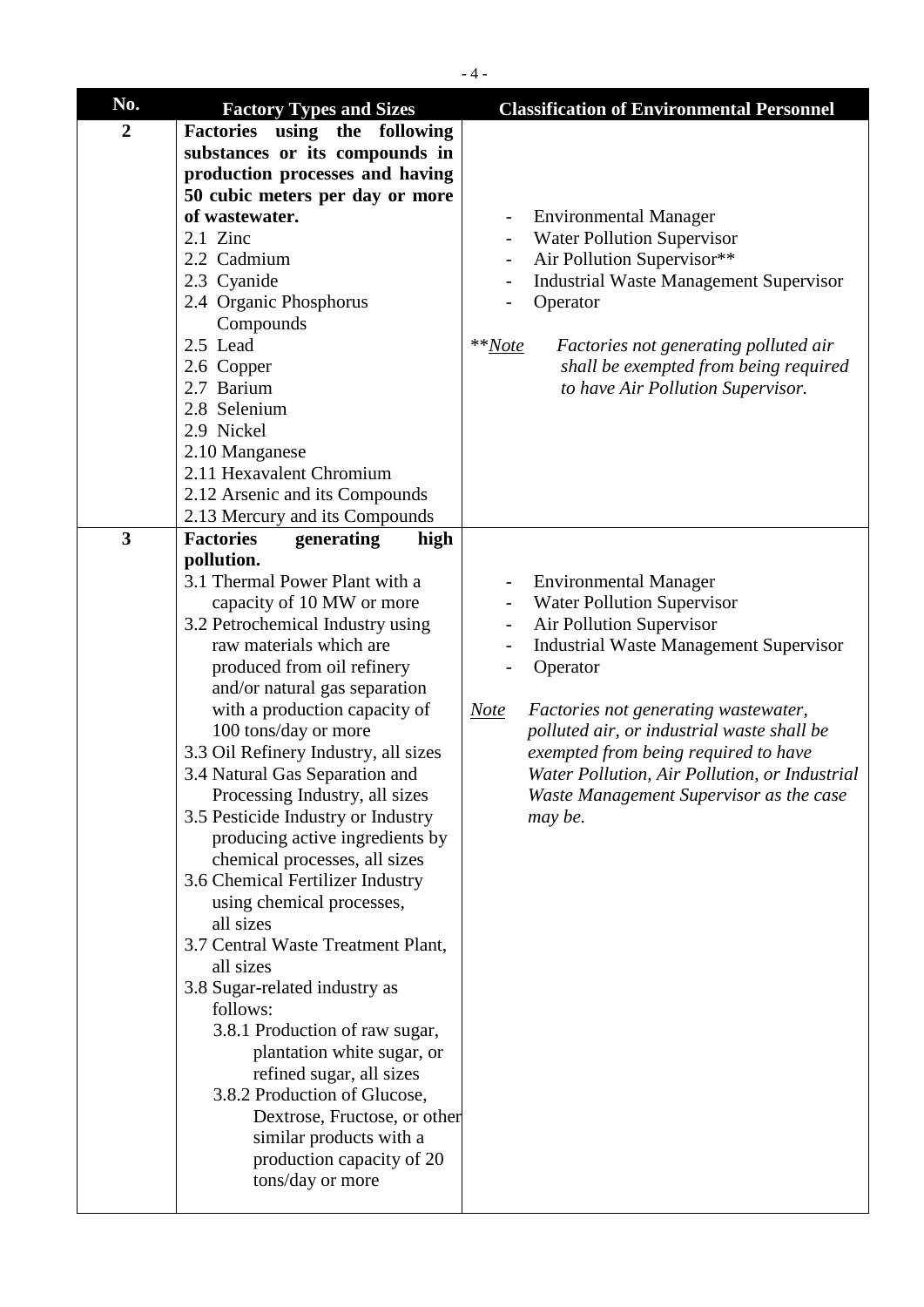| $-5-$ |                                                      |                                                                           |  |  |
|-------|------------------------------------------------------|---------------------------------------------------------------------------|--|--|
| No.   | <b>Factory Types and Sizes</b>                       | <b>Classification of Environmental Personnel</b>                          |  |  |
|       | 3.9 Industrial Waste Management                      |                                                                           |  |  |
|       | Facility, all sizes                                  |                                                                           |  |  |
|       | 3.10 Iron and/or Steel-related                       | <b>Environmental Manager</b><br>$\qquad \qquad \blacksquare$              |  |  |
|       | Industry                                             | <b>Water Pollution Supervisor</b>                                         |  |  |
|       | 3.10.1 a factory using heat                          | Air Pollution Supervisor<br>$\qquad \qquad -$                             |  |  |
|       | treatment furnace $(s)$ or                           | <b>Industrial Waste Management Supervisor</b><br>$\overline{\phantom{a}}$ |  |  |
|       | using acid / hazardous                               | Operator                                                                  |  |  |
|       | materials in production                              |                                                                           |  |  |
|       | processes with a                                     | <b>Note</b><br>Factories not generating wastewater,                       |  |  |
|       | production capacity of                               | polluted air, or industrial waste shall be                                |  |  |
|       | 100 tons/day or more                                 | exempted from being required to have                                      |  |  |
|       | 3.10.2 a factory using iron                          | Water Pollution, Air Pollution, or Industrial                             |  |  |
|       | melting furnace(s) with                              | Waste Management Supervisor as the case                                   |  |  |
|       | total capacity of 5                                  | may be.                                                                   |  |  |
|       | tons/batch or more                                   |                                                                           |  |  |
|       | 3.11 Chlor-Alkaline Industry using                   |                                                                           |  |  |
|       | Sodium Chloride (NaCl) as                            |                                                                           |  |  |
|       | raw material for a production<br>of Sodium Carbonate |                                                                           |  |  |
|       | (Na <sub>2</sub> CO <sub>3</sub> ), Sodium Hydroxide |                                                                           |  |  |
|       | (NaOH), Hydrochloric Acid                            |                                                                           |  |  |
|       | $(HCl)$ , Chlorine $(Cl2)$ ,                         |                                                                           |  |  |
|       | Sodium Hypochlorite                                  |                                                                           |  |  |
|       | (NaOCl) and Bleaching                                |                                                                           |  |  |
|       | powders with a production                            |                                                                           |  |  |
|       | capacity of each or combined                         |                                                                           |  |  |
|       | $product(s)$ of 100 tons/day or                      |                                                                           |  |  |
|       | more                                                 |                                                                           |  |  |
|       | 3.12 Cement Industry, all sizes                      |                                                                           |  |  |
|       | 3.13 Non-Ferrous Smelting                            |                                                                           |  |  |
|       | Industry with a production                           |                                                                           |  |  |
|       | capacity of 50 tons/day or                           |                                                                           |  |  |
|       | more                                                 |                                                                           |  |  |
|       | 3.14 Pulp Industry with a                            |                                                                           |  |  |
|       | production capacity of 50                            |                                                                           |  |  |
|       | tons/day or more                                     |                                                                           |  |  |

### **Section 5 Description of Duties and Responsibilities of Environmental Personnel ---------------------**

Article 6. Environmental personnel under this notification shall have duties and responsibilities as follows:

- 6.1 Environmental manager:
	- 6.1.1 To be responsible for environmental management of the factory, including preparation of environmental implementation plans and environmental management manuals, and make them available for the inspection of the Department of Industrial Works' officers.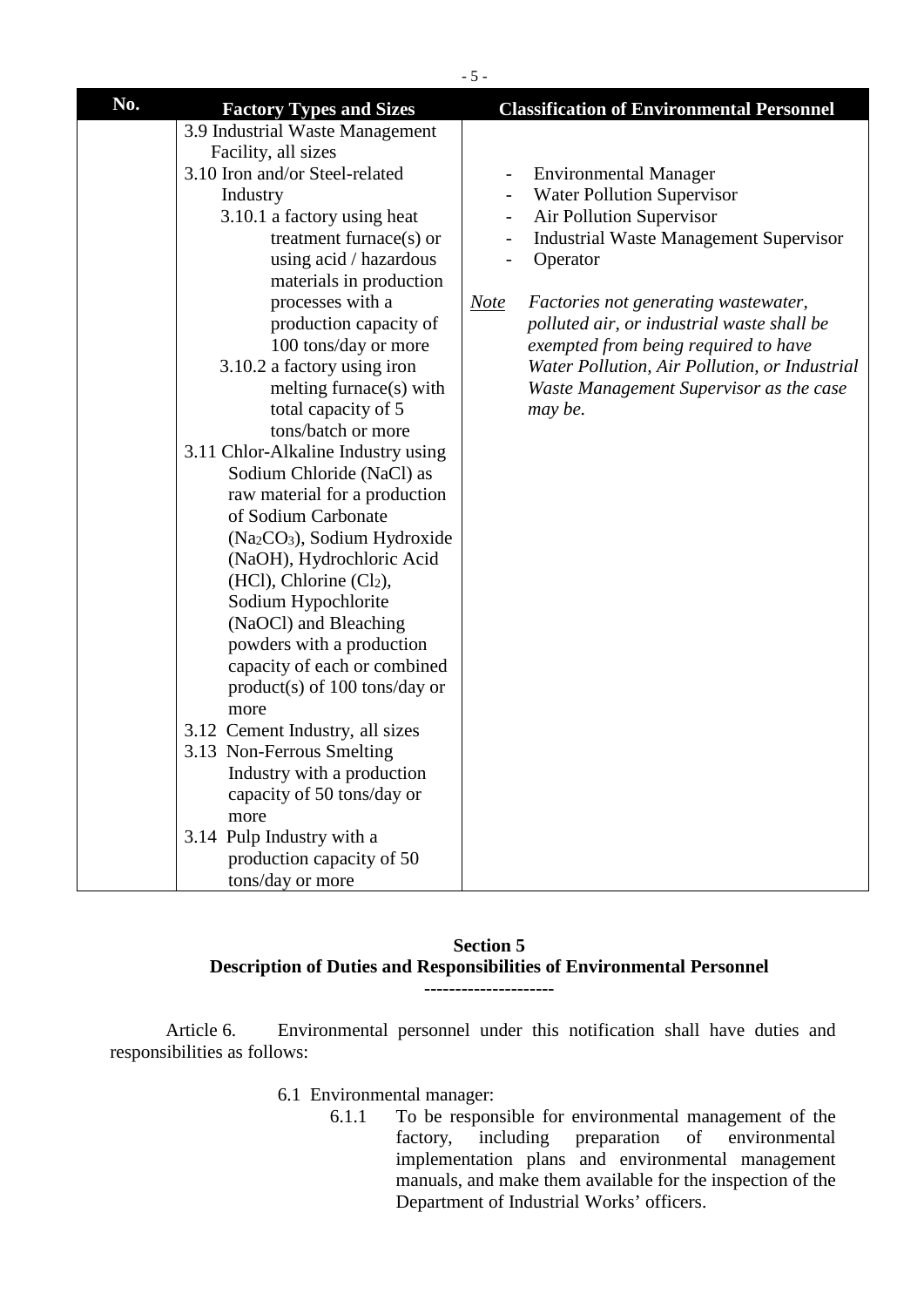- 6.1.2 To endorse reports of Water Pollution, Air Pollution, or Industrial Waste Management Supervisor and be responsible for increasing efficiency of pollution prevention system of the factory.
- 6.1.3 To prepare environmental emergency responses to prevent pollutants from spreading to the environment. In case of emergency, Environmental Manager must immediately inform the Department of Industrial Works and carry out promptly a remediation plan. In addition, Environmental Manager must prepare an incident report indicating problems occurred, causes, solutions, and actions taken, then directly inform the Department of Industrial Works.
- 6.2 Water Pollution, Air Pollution, or Industrial Waste Management Supervisor:
	- 6.2.1 To inspect types and categories of fuels and raw materials used in production processes of the factory.
	- 6.2.2 To assess and inspect characteristics of pollutants and efficiency of pollution prevention system of the factory.
	- 6.2.3 To control, supervise, and carry out the environmental implementation plans, environmental management manuals, and environmental emergency responses of the factory in an efficient manner and shall prevent pollutants from being discharged to the environment without passing through the pollution prevention system (bypass).
	- 6.2.4 To prepare an operation and maintenance report of pollution prevention system and submit to Environmental Manager for endorsement.
	- 6.2.5 To prepare pollutant analysis reports in accordance with the criteria and procedure as defined by the Department of Industrial Works, which must be conducted by an official or private laboratory registered by the Department of Industrial Works. This report must be submitted to a person engaging in the factory business for information and bookkeeping and be available for the inspection of the Department of Industrial Works' officers.
	- 6.2.6 If Water Pollution, Air Pollution, or Industrial Waste Management Supervisor is unable to perform the duties as described in Article 6.2, the supervisor must indicate problems and reasons in writing and report to the Department of Industrial Works within 15 working days from the date of being unable to perform the duties.
	- 6.2.7 If Water Pollution, Air Pollution, or Industrial Waste Management Supervisor wishes to resign from being responsible for the factory's pollution prevention system, a written notice must be submitted in advance to the Department of Industrial Works at least 7 days before the actual date of resignation.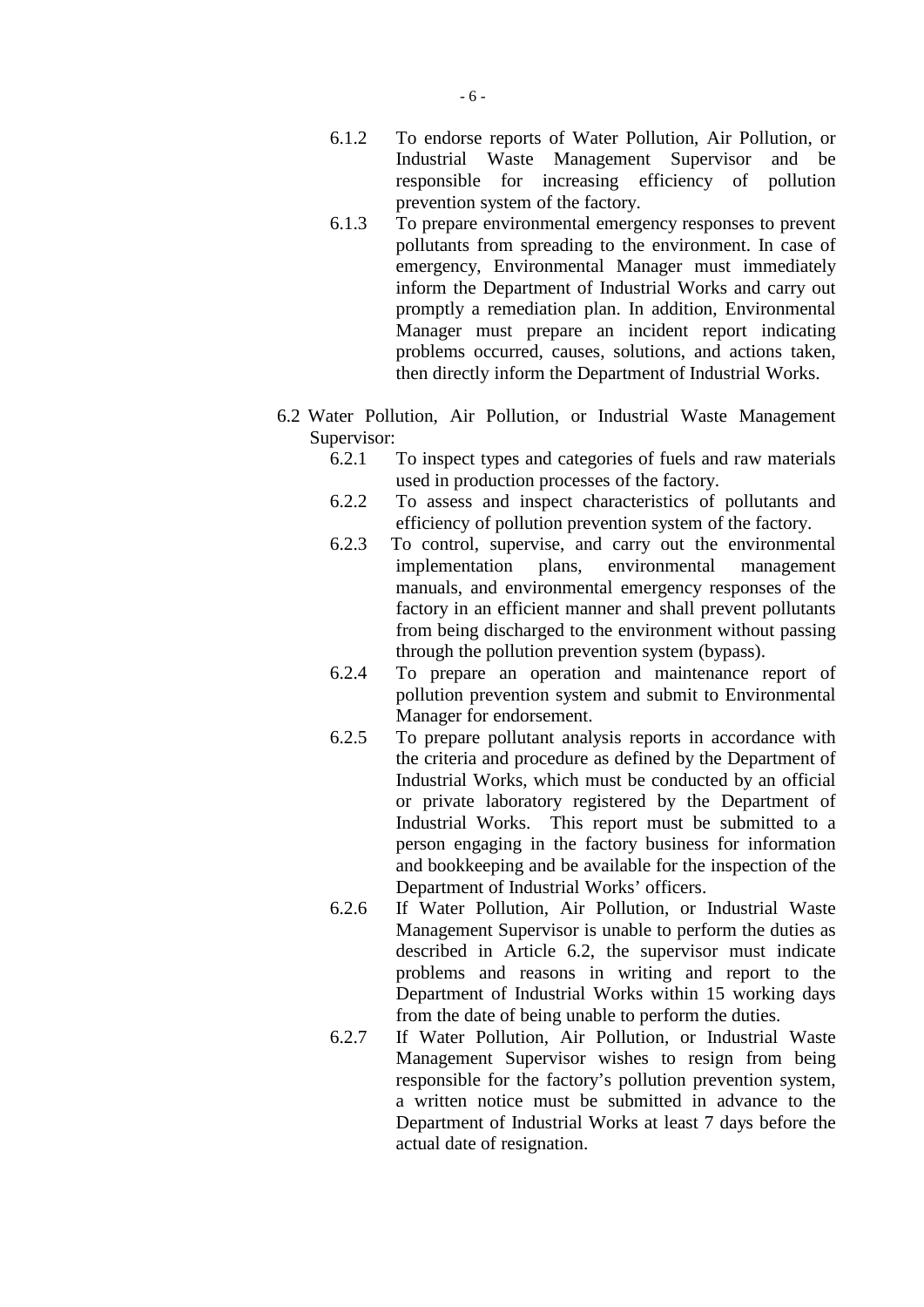6.3 Consultant:

The consultant shall have the same duties and responsibilities as Water Pollution, Air Pollution, or Industrial Waste Management Supervisor under Article 6.2. The services of consultant shall be in accordance with the criteria and procedure as defined by the Department of Industrial Works.

- 6.4 Operator has the duties:
	- 6.4.1 To perform duties on the operation of machines under the pollution prevention system.
	- 6.4.2 To inspect the operation of the machines under the pollution prevention system to ensure its efficiency.
	- 6.4.3 To operate pollution prevention system at all time when the system is operated.
	- 6.4.4 To comply with the supervision of Water Pollution, Air Pollution, or Industrial Waste Management Supervisor as the case may be in order to prevent pollution from spreading to the environment.
	- 6.4.5 To immediately report an emergency case and its response actions to Water Pollution, Air Pollution, or Industrial Waste Management Supervisor as the case may be.
	- 6.4.6 To prepare a written report on operational result, problems and obstacles in the operation of pollution prevention system and submit it to Water Pollution, Air Pollution, or Industrial Waste Management Supervisor as the case may be for the benefits of taking corrective actions.

# **Section 6 Duties of A Person Engaging in the Factory Business ---------------------**

Article 7. The factory under Section 4, Article 5, shall avail itself with procedure for the control of discharges of wastes, pollutants or any substances that cause adverse effects on the environment by employing environmental personnel under Section 1, Article 2 according to the factory types and sizes and be responsible for the following duties:

- 7.1 Submit application for permission to have environmental personnel according to the criteria and procedure as defined by the Department of Industrial Works.
- 7.2 In case that there is no Environmental Manager, the person engaging in the factory business shall be in charge as Environmental Manager and assumes duties and responsibilities as mentioned in Section 5, Article 6.1.
- 7.3 Comply with the advice of Environmental Manager in taking any action required to prevent pollution from spreading to the environment.
- 7.4 While the application for permission according to Article 7.1 is in a process, it is assumed that permission is granted until the grantor has issued a denial letter.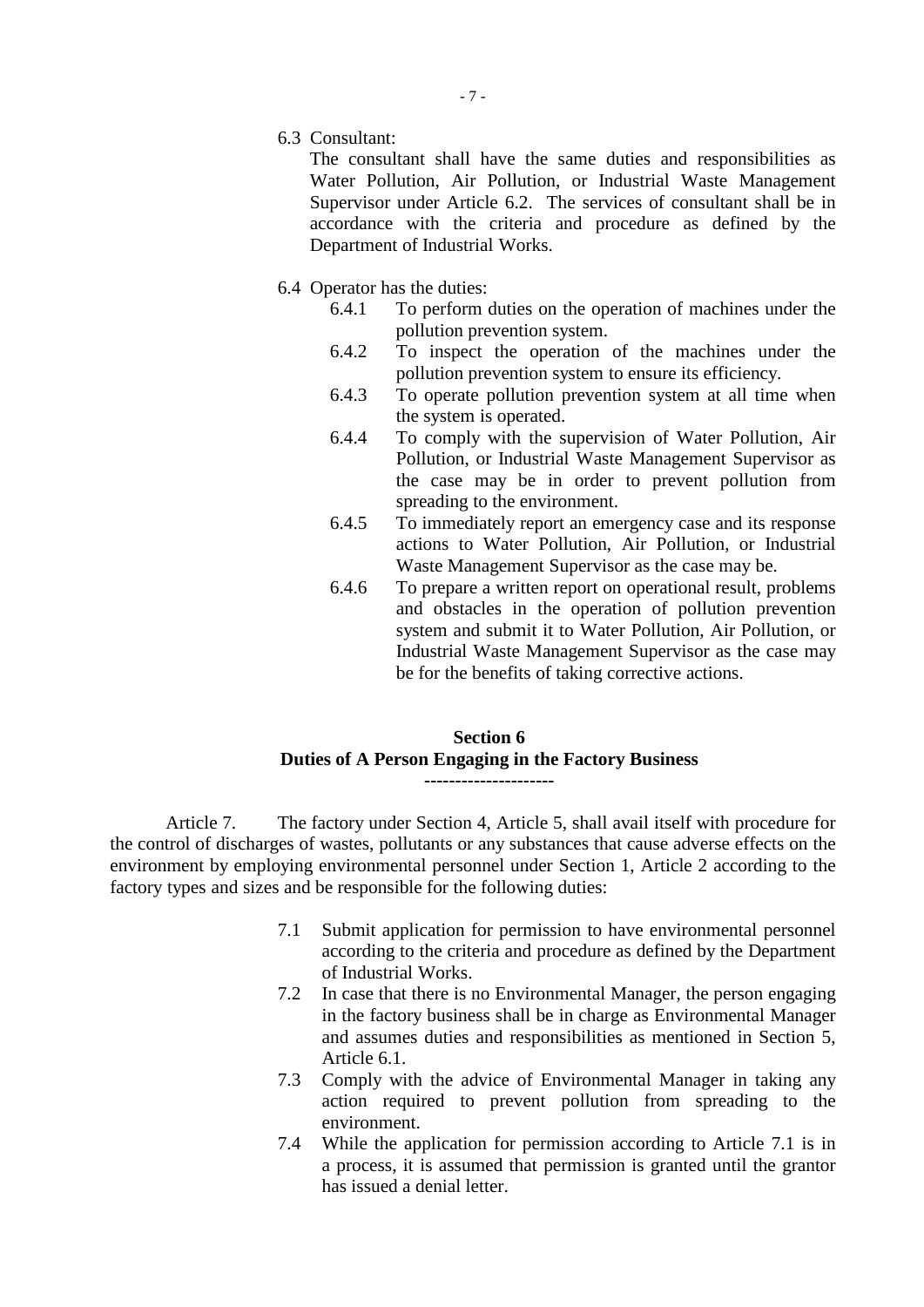- 7.5 When the permission of Water Pollution, Air Pollution, or Industrial Waste Management Supervisor is revoked according to Section 9, Article 12, a person engaging in the factory business must employ a new Water Pollution, Air Pollution, or Industrial Waste Management Supervisor as the case may be within 90 days from the date of revocation. During the aforementioned period, Environmental Manager shall be in charge as Water Pollution, Air Pollution, or Industrial Waste Management Supervisor as the case may be.
- 7.6 In case of any changes of environmental personnel, Article 7.1 shall be applicable.

### **Section 7 Registration for Water Pollution, Air Pollution, or Industrial Waste Management Supervisors ---------------------**

Article 8. A person who wishes to be registered as Water Pollution, Air Pollution, or Industrial Waste Management Supervisor shall submit an application form according to the criteria and procedure as defined by the Department of Industrial Works.

Article 9. When permitted to be a registered Water Pollution, Air Pollution, or Industrial Waste Management Supervisor, a license will be issued and valid for a period of 3 years from the date of issuance.

#### **Section 8 Renewal of License ---------------------**

Article 10. Renewal of license shall be conducted in accordance with the criteria and procedure as defined by the Department of Industrial Works.

Article 11. Grantor has a right to reject the renewal of license in case that the performance of Water Pollution, Air Pollution, or Industrial Waste Management Supervisor under Section 5, Article 6.2 and Article 6.3, is not efficient.

### **Section 9 Revocation of License ---------------------**

Article 12. When Water Pollution, Air Pollution, or Industrial Waste Management Supervisor fails to perform the duties under Section 5, Article 6.2 and Article 6.3, or submits a false report or violates this notification, his/her license may be revoked and the right of performance may be suspended for 3 years from the date of revocation.